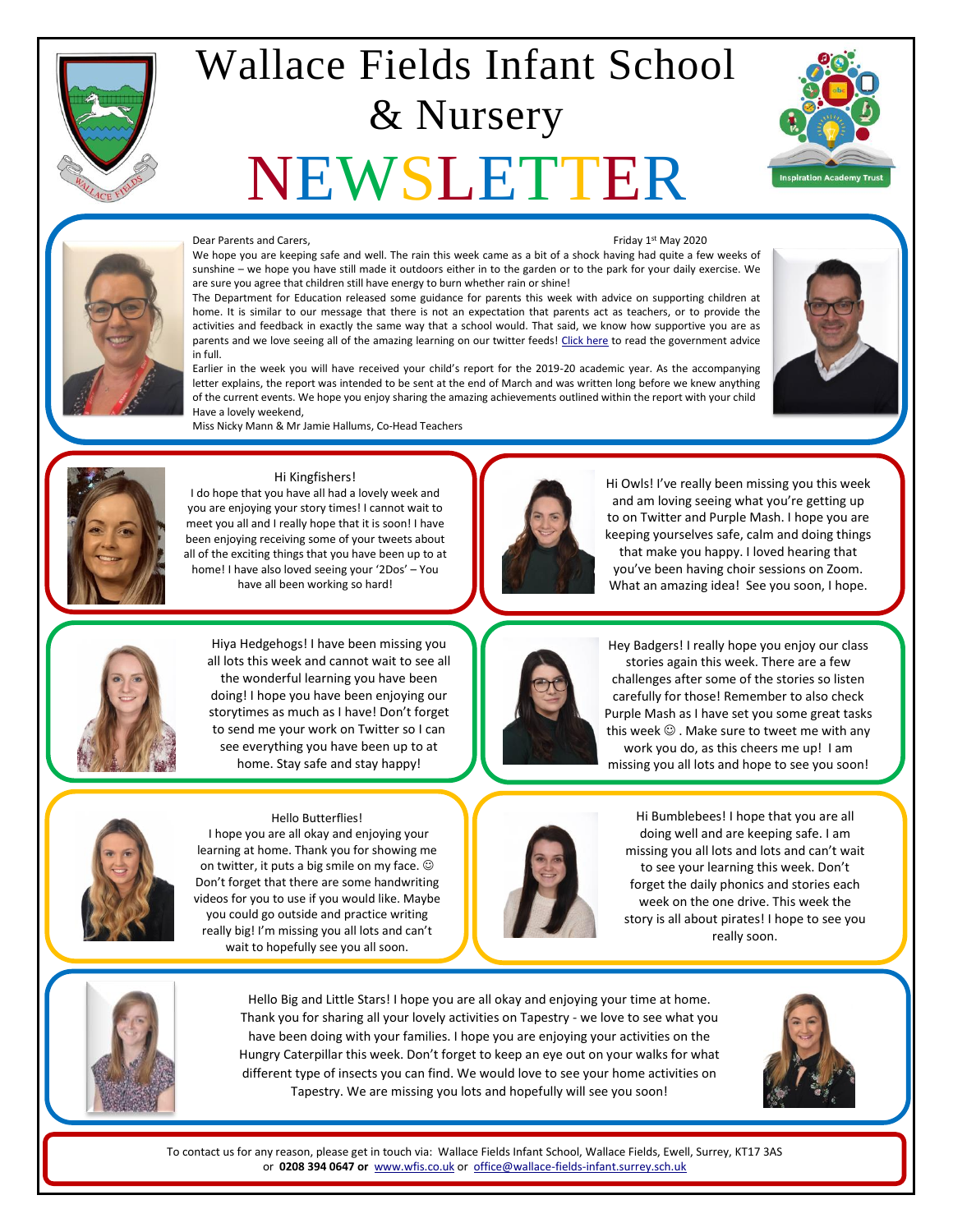#### Golden Ticket

Well done to the children who won a golden ticket this week for their efforts and achievements (see below)! Keep up the great work everyone and we look forward to finding out who will be our golden ticket winners next week!

## Owl Class

Well done to Sabrina who has shown amazing determination in all her home learning. I particularly loved her story map and expressive retelling of the story of 'The Three Little Pigs'.

Keep it up Sabrina. I'm so proud of you.



## Kingfisher Class

Mahlia you have added lots of detail to your painting of a clown on the 'Painting Tools' program. I particularly love the hair!



Well done Mahlia you have done a super job!

#### Badger Class



Well done to Celine who completed a poetry challenge I set! Celine created her very own poem about herself; take a look at her super handwriting! I particularly love that Celine included some amazing rhyming words. Keep up your fabulous learning at home, Celine!

This were expecting to delive<br>Their was srom a nearby sara bat ansorrunately real (2) that the 1935 has been experienced<br>for the annual place the weiter was set<br>the the model of the first<br>form the life empire on the band<br>for the life empire and less band to<br>for the life empire and less band to In the first text of the 1995<br>It can be the low to pet leggs<br>It can the fide without boster<br>Leggs in the real of the low a p<br>with their air pall of the low A STRI THY NOW The eggs FREEPA COLOTS . TISSANY ALAM<br>TESO hAPPY that They WER Able .<br>PERATE EVETY that La Communist

## Hedgehog Class

Well done to Tiffany for trying so hard with her writing! Tiffany has been working exceptionally hard with her handwriting and it really shows in this piece of work! Her story is very creative and she has even used some brilliant connectives such as 'and' and 'because'! Keep up the hard work, Tiff!

#### Bumblebee Class

Well done to Ben for trying so hard with your phonics! You have completed a challenge each day with your learning, writing sentences with the new sounds in. You have also included capital letters, finger spaces and full stops in your writing.



Keep up all of your hard work, I am very proud of you!

#### Butterfly Class

Well done to Laila for her excellent effort in making some yummy Easter nests and a beautiful wreath. Laila carefully chose lots of different colours to make sure everyone could see her wreath! It definitely made me smile Laila and I'm sure it made everyone else smile too. Keep up all of your amazing learning at home!

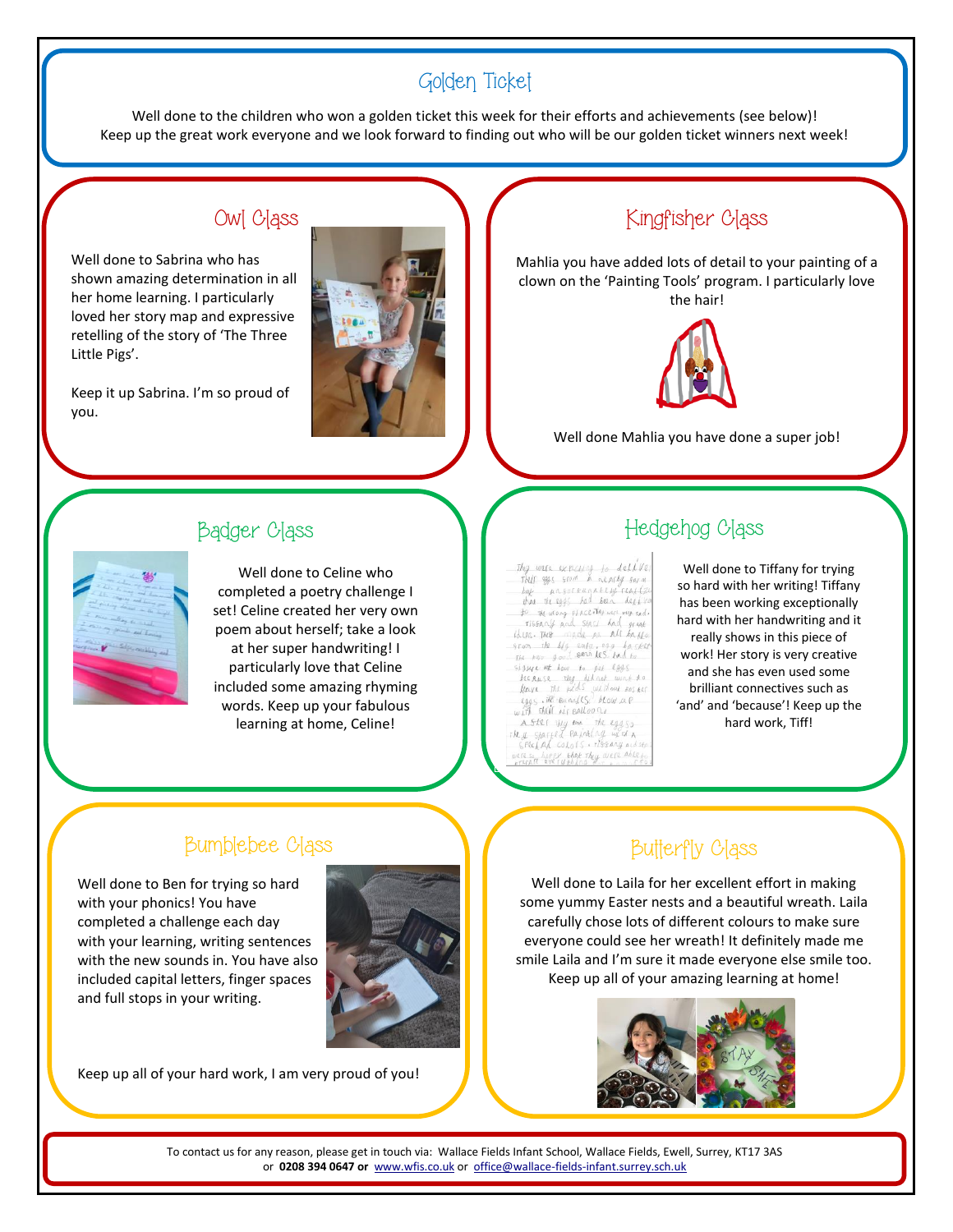#### Staying Safe Online during Lockdown

As a school we are aware that many of our pupils will be accessing the internet much more than usual during this period of lockdown. We want to ensure that our children stay safe online, both at home and in school.

Please [click here](http://fluencycontent2-schoolwebsite.netdna-ssl.com/FileCluster/WallaceFields/MainFolder/documents/Newsletters/Attachments-2019-20/010520/Online-Safety-and-Parental-Controls.pdf) to find information we have put together to support parents in keeping their children safe online.

In addition to this, please do look on th[e NSPCC website](https://www.nspcc.org.uk/keeping-children-safe/online-safety/) for various tips on how to keep your children safe online. There are some topics that relate to older children, but a lot of information is still applicable to children in Infant school.

[Net Aware](https://www.net-aware.org.uk/) is also a great website to find out more information about apps available to children. It gives you a summary of the purpose of the app, its age restrictions and an expert view of the risks.

#### Books for children who are worried or anxious

There is a lot of uncertainty in the world at the moment and this can make our children feel worried or anxious. Sometimes it is difficult to know what to say. The NSPCC Library has put together a list of books that can help children who are feeling worried or anxious. Please [click here](https://library.nspcc.org.uk/HeritageScripts/Hapi.dll/retrieve2?SetID=3773524F-40ED-41A5-A9C2-D089337FEE6D&DataSetName=LIVEDATA) to view the list of books.





## NSPCC - Supporting Parents and Carers

We are aware that this is a difficult time for parents, as well as children. The NSPCC have put together some advice and to help parents deal with a variety of issues such as working from home, family tension and taking care of your mental health. Please click [this link](https://www.nspcc.org.uk/keeping-children-safe/coronavirus-advice-suppport-children-families-parents/) to find out more information.

**NSPCC** 

### Twinkl Access for Parents

Twinkl is a website full of teacher-made resources that help to make learning accessible to all. To support parents during this period, Twinkl is offering parents and carers access to all Twinkl resources with a One Month Ultimate Membership, totally free of charge.

Setting this up is really easy to do - go to <http://www.twinkl.co.uk/offer> and enter the code UKTWINKLHELPS